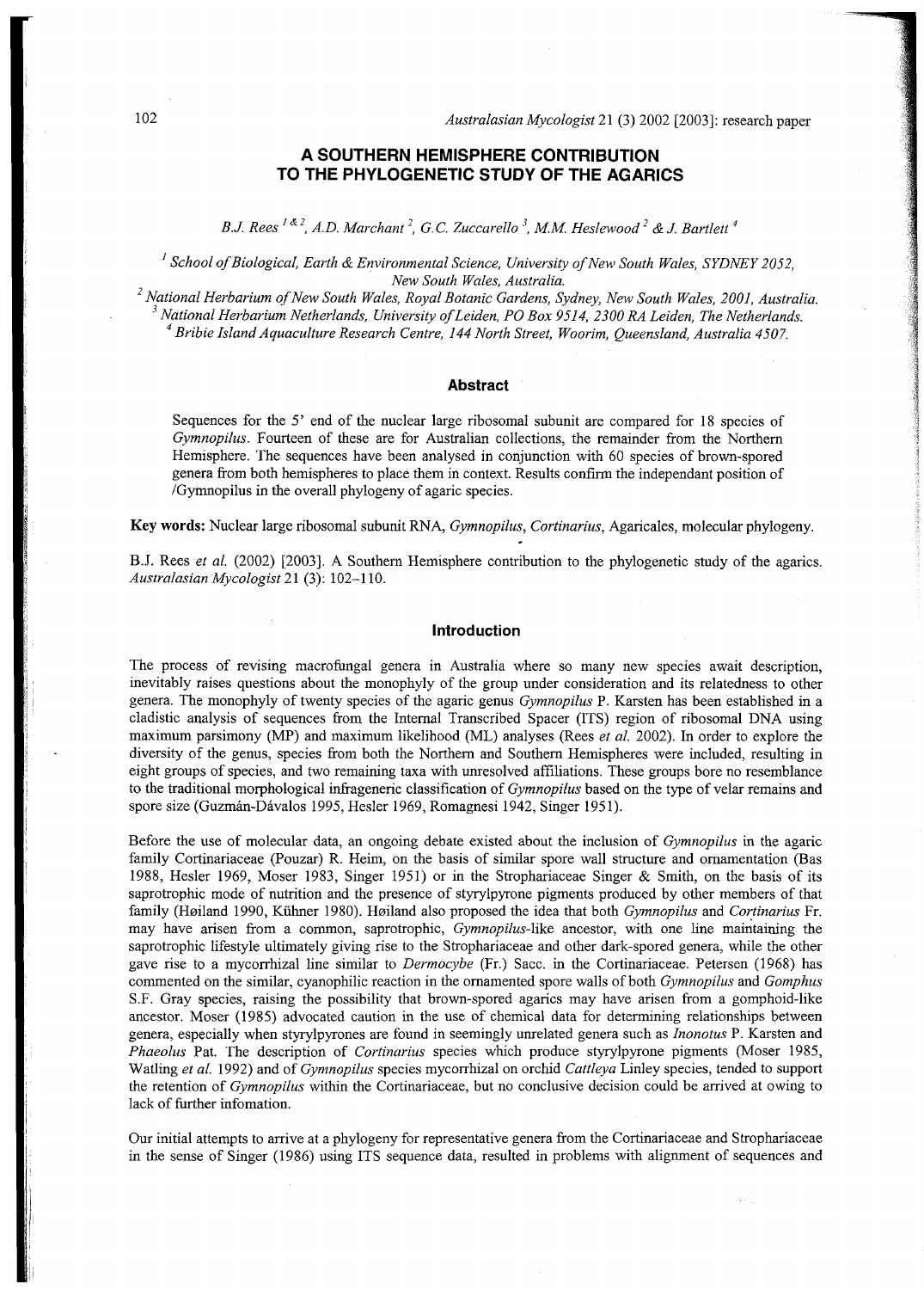largely unresolved consensus trees, with little light shed on the nature of the relationships. The publication of a phylogeny of 154 agaric taxa (Moncalvo *et al.* 2000) representing most families within the Agaricales using the 5'end of the nuclear large ribosomal subunit gene (nLSU) of ribosomal DN A with *Ganoderma lucidum* (Fr.) P. Karsten and *Ganoderma australe* (Pers.) Pat. as outgroups, heralded a new understanding of relationships in the order. The two families Cortinariaceae and Strophariaceae were found not to be monophyletic. No *Gymnopilus* species were included, but in a larger more recent analysis of 877 taxa (roughly one tenth of the described agaric species) using *Auricularia polytricha* (Mont.) Sacc. as outgroup, four species of *Gymnopilus*  were to be found within a 'gymnopiloid' clade, together with a single Hebelomina Maire and Galerina Earle species. *Galerina*, which also emerges as non-monophyletic in the analysis, was regarded by Singer (1986) as the genus closest to *Gymnopilus* within the Cortinariaceae, but could be differentiated from it by a suite of features including the absence of styrylpyrone pigments. Since then, species of *Gymnopilus* have been described with undetectable levels of styrylpyrones and well-developed supra-hilar discs, and the boundary between the two genera in the Southern Hemisphere has become less well-defined (Rees et al. 1999, 2002). *Hebeloma* Kummer and *Crepidotus* Kummer appeared to be the most closely related large genera.

Some clades in the enlarged agaric phylogeny reflect similarities in ecological, biochemical and nutritional habits rather than morphological similarities (Moncalvo et al. 2002), and several problematic taxa enjoy new and in some cases rather surprising affiliations. Although bootstrap support is not strong for some of the clades, *Phaeocollybia* R. Heim species are not too far removed from other mycorrhizal formerly Cortinariaceous genera. However, *Descolea gunnii* (Berk. : Massee) E. Horak with a hymeniform pileipellis occurs in the same clade as Bolbitius Fr., Pholiotina Fayod and Conocybe Fayod species as predicted by Singer on the basis of morphologica l similarities. *Phaeomarasmius erinaceus* (Pers. : Scherff.) Romagnesi is in close proximity to *Tubaria* (W.G. Smith) Gillet species which are well removed from other cortinariaceous former allies. *Melanotus*  Pat. and *Kuehneromyces* Singer & A.H. Smith species are to be found near the base of the euagaric clade clearly separated from *Pholiota* Kummer but close to *Psilocybe* Kummer species.

As so few of the Australian species of the major agaric genera have been revised, most comprehensive phylogenetic analyses do not include data for Australian species, although many genera such as the former genus *Rozites* P. Karsten (now transferred to *Cortinarius* on molecular evidence), are thought to have co-evolved with *Nothofagus* Blume in the Southern Hemisphere (Bougher *et al.* 1994). It seems worthwhile therefore to offer the following sequence data for Australian species of brown-spored genera in the form of an analysis, placing them in context with exotic species of the same genera. Any anomalies, if they exist, will add to a more complete understanding of relationships within the agarics especially with regard to species and genera that have been difficult to place up to the present.

The analysis includes samples from most, but by no means all, of the agaric genera formerly included in the families Cortinariaceae and Strophariaceae by Singer (1986). Australian and some New Zealand taxa have been used where material or previously published sequences were available, supplemented by GenBank sequences already available for related genera and species from northern Europe and North America. A small number of genera thought to be derived from *Gymnopilus*-like ancestors have also been included, as well as a number of species and genera such as *Cortinarius abnormis* Watling & T.W. May, *Phaeomarasmius* Scherffel and *Descolea* Singer whose affiliations were considered intermediate or controversial.

#### **Materials and methods**

A total of 79 sequences were analysed. These included 21 collections of 18 species of *Gymnopilus* that were compared with two species of each brown-spored agaric genus as detailed in Table 1. Where possible each pair consisted of one Australian collection and one Northern Hemisphere collection, but not necessarily the same species. DNA was extracted from fresh or dried collections, and the most complete sequences were used for the analysis, although duplicates exist for some of the Australian *Gymnopilus* species. As it was not possible to determine the collection site for many of the Northern Hemisphere species, only voucher numbers are provided, and the work in which the species were published. Authorities for the taxa are included at the end of this paper in the Appendix.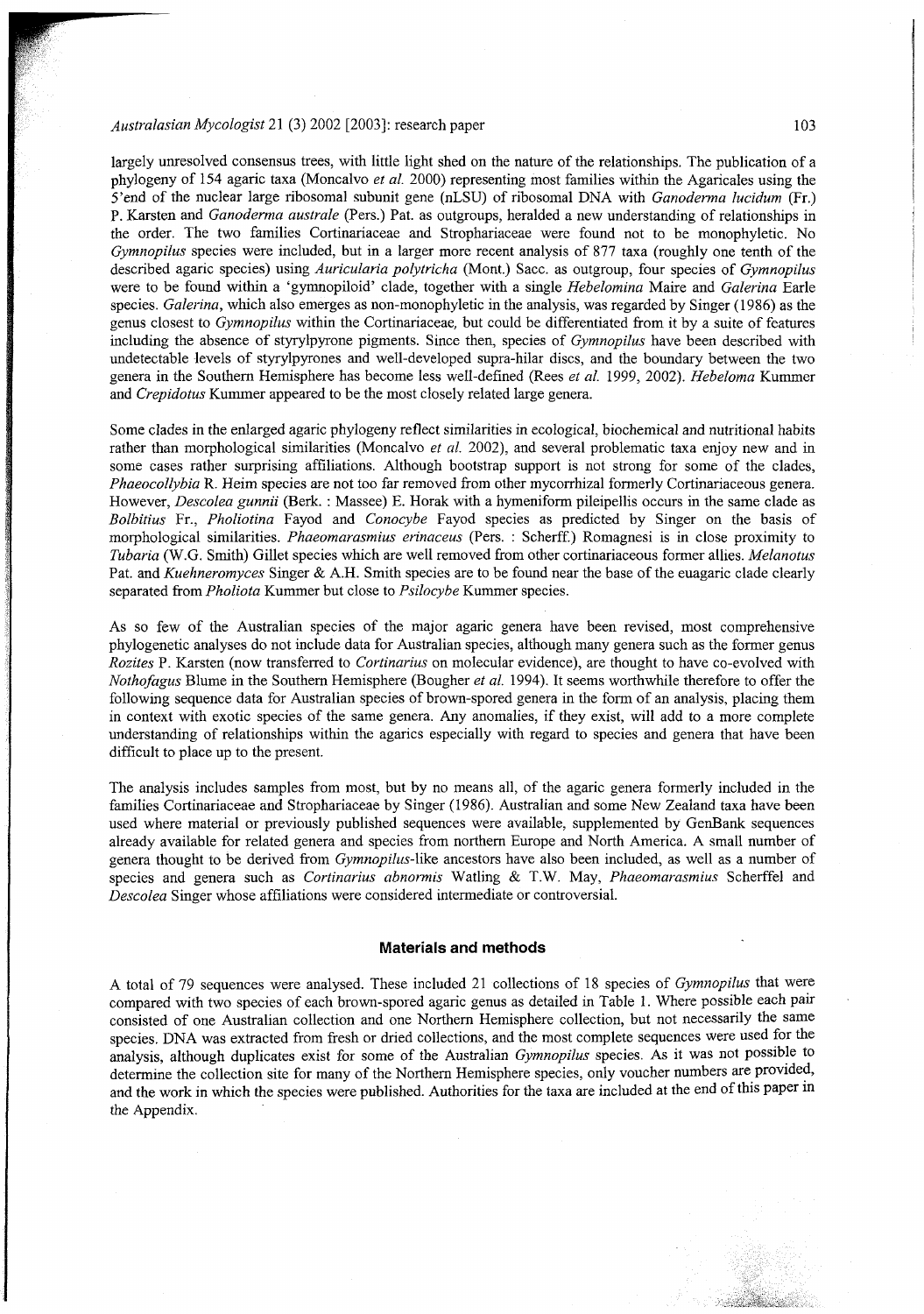104

thiail.

**Communication** 

|  | <b>Table 1.</b> List of species included |  |
|--|------------------------------------------|--|
|  |                                          |  |

| Species name                             | <b>Collection No</b> | <b>Sequence published</b> | <b>GenBank No</b> |
|------------------------------------------|----------------------|---------------------------|-------------------|
| Agrocybe parasitica                      | <b>BRQ 02/24</b>     | This work                 | AY219580          |
| Agrocybe praecox                         | SAR 85/149           | Moncalvo et al. (2000)    | AF042644          |
| <b>Bolbitius</b> vitellinus              | SAR s.n.             | Hopple & Vilgalys (1999)  | AF041543          |
| <b>Bolbitius</b> vitellinus              | SAR 84/100           | Rehner et al. (1944)      | <b>BVU11913</b>   |
| Bolbitius demangei                       | <b>JMCR 137</b>      | Moncalvo et al. (2002)    | AF261520          |
| Conocybe rickenii                        | J 183                | Hopple & Vilgalys (1999)  | AF041546          |
| Coprinellus disseminatus                 | C <sub>221</sub>     | Hopple & Vilgalys (1999)  | AF041525          |
| Coprinellus micaceus                     | C12                  | Hopple & Vilgalys (1999)  | AF041513          |
| Cortinarius abnormis                     | <b>BRSA 02/03</b>    | This work                 | AY219581          |
| Cortinarius alboroseus                   | NZ 8672              | Peintner et al. (2002)    | AY033127          |
| Cortinarius caperatus                    | G 96/3               | Moncalvo et al. (2002)    | AF261497          |
| Cortinarius elaiochrous                  | <b>NZ 8701</b>       | Peintner et al. (2002)    | AY033126          |
| Cortinarius iodes                        | JM 96/23             | Moncalvo et al. (2000)    | AF042613          |
| Cortinarius limoneus                     | IB 19740328          | Peintner et al. (2002)    | AY033126          |
| Cortinarius metallicus                   | <b>BRV 99/14</b>     | This work                 | AY291582          |
| Cortinarius sp.                          | <b>BRV 99/15</b>     | This work                 | AY219583          |
| Cortinarius traganus                     | DAOM 212213          | Moncalvo et al. (2002)    | AF261500          |
| Cortinarius violaceus                    | DAOM 216796          | Moncalvo et al. (2002)    | AF261499          |
| Crepidotus applanatus var.<br>applanatus | <b>MCA 170</b>       | Aime (thesis)             | AF205694          |
| Crepidotus applanatus var.               | <b>MCA 188.8</b>     | Aime (thesis)             | AF205700          |
| globigera                                |                      |                           |                   |
| Crepidotus sp.                           | <b>BRTAS 98/62</b>   | This work                 | AY219584          |
| Crepidotus sp.                           | <b>BRSA 99/15</b>    | This work                 | AY219585          |
| Dermocybe austroveneta                   | 1647                 | Chambers et al. (2000)    | AF112147          |
| Dermocybe marylandensis                  | JM 96/24             | Moncalvo et al. 2000)     | AF042615          |
| Dermocybe splendida                      | <b>BRWA 99/62</b>    | This work                 | AY219586          |
| Descolea gunnii                          | Duke 3001            | Moncalvo et al. (2000)    | AF261523          |
| Galerina marginata 1                     | <b>NSW 99/11</b>     | This work                 | AY219587          |
| Galerina marginata 2                     | RM 3225              | Moncalvo et al. (2002)    | AF195590          |
| Galerina paludosa                        | CBS 388.88           | Moncalvo et al. (2000)    | AF261653          |
| Galerina subcerina                       | UNSW 99/31(a)        | This work                 | AY219588          |
| Galerina tibiiformis                     | <b>UNSW 00/09</b>    | This work                 | AY219589          |
| Gomphus novae-zelandiae                  | ZT 68-557            | Moncalvo et al. (2002)    | AF261547          |
| Gymnopilus aeruginosus                   | CBS 296.36           | Moncalvo et al. (2002)    | AF261650          |
| Gymnopilus allantopus                    | BRWA 99/7(b)         | This work                 | AY219590          |
| Gymnopilus anomalus                      | <b>BRWA 99/5</b>     | This work                 | AY219591          |
| Gymnopilus austropicreus                 | <b>BRV 99/4</b>      | This work                 | AY219592          |
| Gymnopilus crociphyllus                  | <b>UNSW 98/34</b>    | This work                 | AY219593          |
| Gymnopilus dilepis                       | LEECH 982            | This work                 | AY219594          |
| Gymnopilus eucalyptorum                  | <b>BRV 99/10</b>     | This work                 | AY219595          |
| Gymnopilus ferruginosus                  | <b>BRV 99/5</b>      | This work                 | AY219596          |
| Gymnopilus junonius 1                    | SJ84074              | Moncalvo et al. (2000)    | AF195591          |
| Gymnopilus junonius 2                    | <b>BRV 99/1</b>      | This work                 | AY219597          |
| Gymnopilus junonius 3                    | <b>BRSA 02/08</b>    | This work                 | AY219598          |
| Gymnopilus luteofolius                   | AMM 12367            | This work                 | AY219599          |
| Gymnopilus marginatus                    | BRQ 02/13            | This work                 | AY219600          |
| Gymnopilus megasporus                    | <b>BRSA 02/02</b>    | This work                 | AY219601          |
| Gymnopilus moabus                        | <b>UNSW 99/38</b>    | This work                 | AY219602          |
| Gymnopilus penetrans                     | CBS 168.79           | Moncalvo et al. (2002)    | AF261652          |
| Gymnopilus picreus                       | AS 97/103            | This work                 | AY219603          |
| Gymnopilus purpuratus                    | ZT 02/01             | This work                 | AY219604          |
| Gymnopilus sp. A                         | <b>UNSW 02/02</b>    | This work                 | AY219605          |
| Gymnopilus sp. B                         | KS 803/95            | This work                 | AY210606          |
| Gymnopilus spectabilis                   | CBS 489.90           | Moncalvo et al. (2002)    | AF261651          |
| Hebeloma crustuliniforme                 | SAR 87/408           | Rehner et al. (1994)      | <b>HCU 11918</b>  |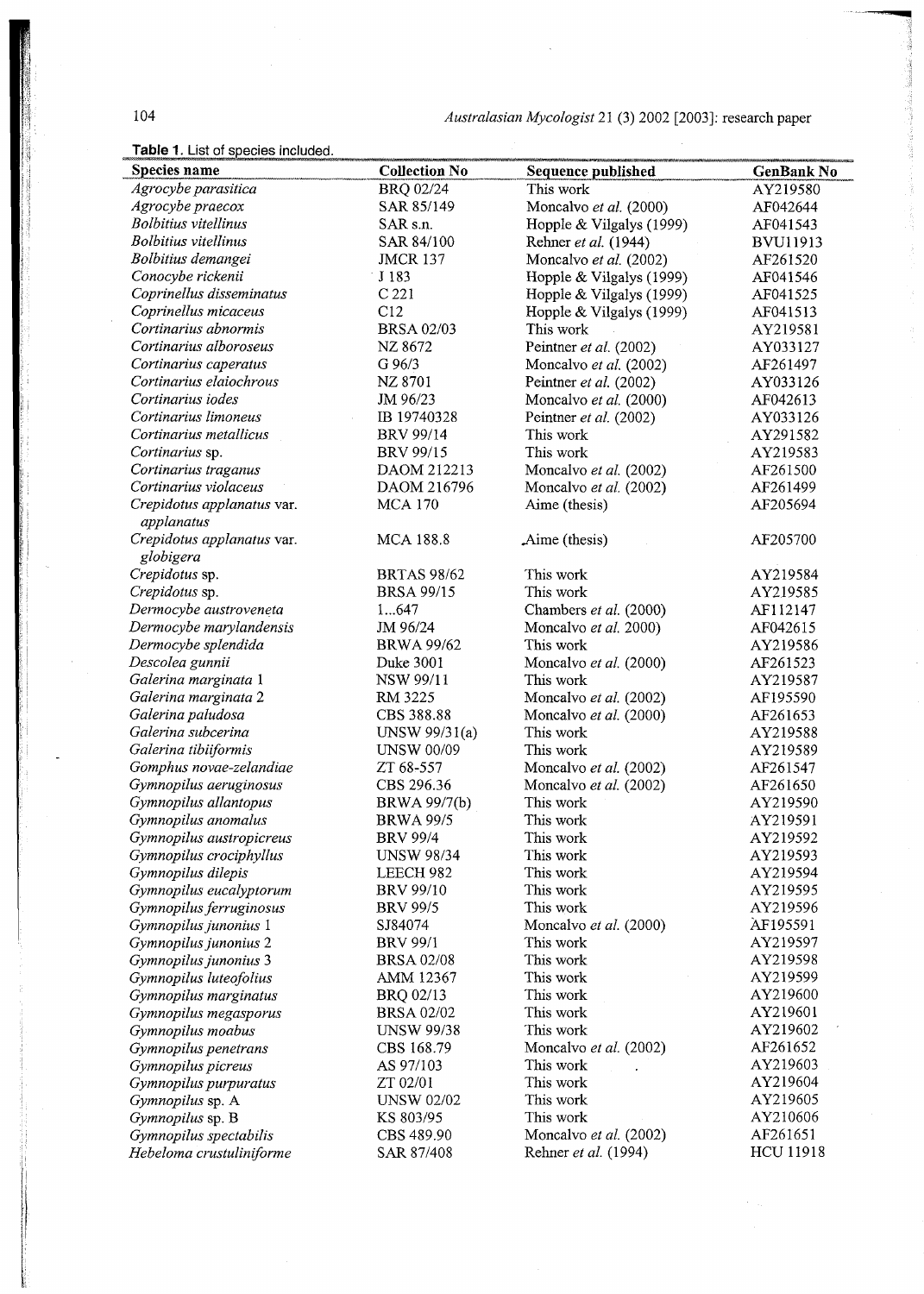| Hebeloma sp.                   | <b>BRBG 99/8</b>    | This work               | AY219607  |
|--------------------------------|---------------------|-------------------------|-----------|
| Hebeloma westraliense          | <b>BRWA 99/39</b>   | This work               | AY219608  |
| Hypholoma aurantiacum 1        | H17(HB5)            | Moncalvo et al. (2002)  | AF261633  |
| Hypholoma aurantiacum 2        | <b>BRBG 99/8</b>    | This work               | AY219609  |
| Hypholoma sublateritium        | JM 96/20            | Moncalvo et al. (2000)  | AF042569  |
| Inocybe geophylla var. lilacea | JM 96/25            | Moncalvo et al. (2000)  | AF042616  |
| Inocybe sp.                    | <b>BRTAS 98/27</b>  | This work               | AY222740  |
| Kuehneromyces mutabilis        | <b>GEL 4369</b>     | Langer $(2001)$         | AJ406551  |
| Kuehneromyces sp.              | <b>UNSW 02/39</b>   | This work               | AY219610  |
| Melanotus horizontalis         | V208 CBS 101982     | Moncalvo et al. (2002)  | AF261609  |
| Melanotus phillipsii           | V077 CBS 101833     | Moncalvo et al. (2002)  | AF261608  |
| Melanotus subcuneiformis       | <b>RV PR 64</b>     | Moncalvo et al. (2002)  | AF261511  |
| Melanotus sp.                  | <b>UNSW 02/60</b>   | This work               | AY219611  |
| Phaeocollybia jennyae          | DAOM 221500         | Moncalvo et al. (2002)  | AF261506  |
| Phaeocollybia ratticauda       | <b>BRV 99/11</b>    | This work               | AY219612  |
| Phaeomarasmius erinaceus       | <b>SVH4 ECV 934</b> | Moncalvo et al. (2002)  | AF 261594 |
| Phaeomarasmius sp.             | <b>GATES 0006</b>   | This work               | AY219613  |
| Pholiota squarrosoides         | JJ7                 | Moncalvo et al. (2000)  | AF042568  |
| Pholiota squarrosa             | Strain Phs 1        | Jarosch & Besl $(2001)$ | AF352047  |
| Pholiota sp.                   | <b>BVR 99/12</b>    | This work               | AY219614  |
| Psilocybe stuntzii             | VT 1263 216         | Moncalvo et al. (2002)  | AF042567  |
| Psilocybe silvatica            | RV 5/7/1989         | Moncalvo et al. (2000)  | AF041544  |
| Stropharia rugosoannulata      | D 258               | Hopple (1999)           | AF041 544 |
| Tubaria furfuracea             | <b>MCA 391</b>      | Moncalvo et al. (2002)  | AF205710  |
| Tubaria rufofulva              | <b>UNSW 98/19</b>   | This work               | AF219615  |

Abbreviations for Australian voucher collections: All BR collections are currently housed at UNSW, GATES and KS are private collections held by Genevieve Gates (Tasmania) or Katrina Syme (now housed at PERTH). Information regarding overseas collections are detailed in Moncalvo et al. 2000, 2002 with the exception of ZT, AMM in WASH, and private collection LEECH, material of which are also held at UNSW.

## **DNA Extraction**

DNA was extracted in CTAB buffer using the following procedure. Tissue (approximately  $10-50$  mg) was ground in microfuge tubes in extraction buffer (2% CTAB, 0.1 M Tris-HCl (pH 8.0), 1.4 M NaCl, 0.02M EDTA, 1% PEG 8000). Samples were then placed in a waterbath at  $65^{\circ}$ C for 30 min. mixing occasionally. Samples were spun for 10 min. at 12K G and then extracted with an equal volume of phenol:chloroform:isoamyl alcohol  $(25:24:1)$ , mixed and spun again for 10 min. The aqueous phase was then extracted with an equal volume of chloroform:isoamyl alcohol (24:1), spun, and the aqueous phase removed to a fresh microfuge tube. An equal volume of 100% isopropanol was added, the tube inverted several times and placed at room temperature for 30 min. The sample was centrifuged for 30 min. at 12K G and decanted. The DNA pellet was washed in 70% ethanol, air-dried and 50  $\mu$ l of TE buffer was added. 1  $\mu$ l of DNase-free RNase A was added and the sample incubated at 37°C for 15 min. The sample was then frozen until use.

### Amplification and sequencing of the 5' end of Large Sub-Unit nuclear Ribosomal RNA gene

The primers LR7 (TACTACCACCAAGATCT) (detailed in Moncalvo *et al.* (2000) and the Vilgalys web site at ([http://www.botany.duke.edu/fungi/mycolab/printers.htm\)](http://www.botany.duke.edu/fungi/mycolab/printers.htm)), and ITS5 (GGAAGTAAAAGTCGTAACAAGG) (White et al. 1990), were used to amplify a roughly 17kbp fragment of DNA including the 5' end of the LSU, as well as the entire internal transcribed spacer region.

Amplification conditions were as follows: each 50µL reaction contained 5µL of BioTaq 10X NH4 buffer (BioLine Co.), 2.5µL of 50mM MgCl<sub>2</sub>, 5µL of a mixture of four deoxynucleotide triphosphates, each at a concentration of 2.5mM, luL of each of the primers at a concentration of  $20\mu$ M,  $35\mu$ L sterile water, and  $0.5\mu$ L of BioTaq (BioLine Co.) Taq polymerase, at a concentration of 5 units/ $\mu$ L.

A touchdown PCR program was used, with an initial denaturation of 95°C for five minutes. The initial denaturation temperature was 65°C, reducing to 45°C, with two cycles at each of the higher temperatures, followed by thirty repetitions of the final cycle. Each cycle had a denaturation step of 30 seconds at 95°C, and an extension step of 1 min. 30 sec. at 72°C.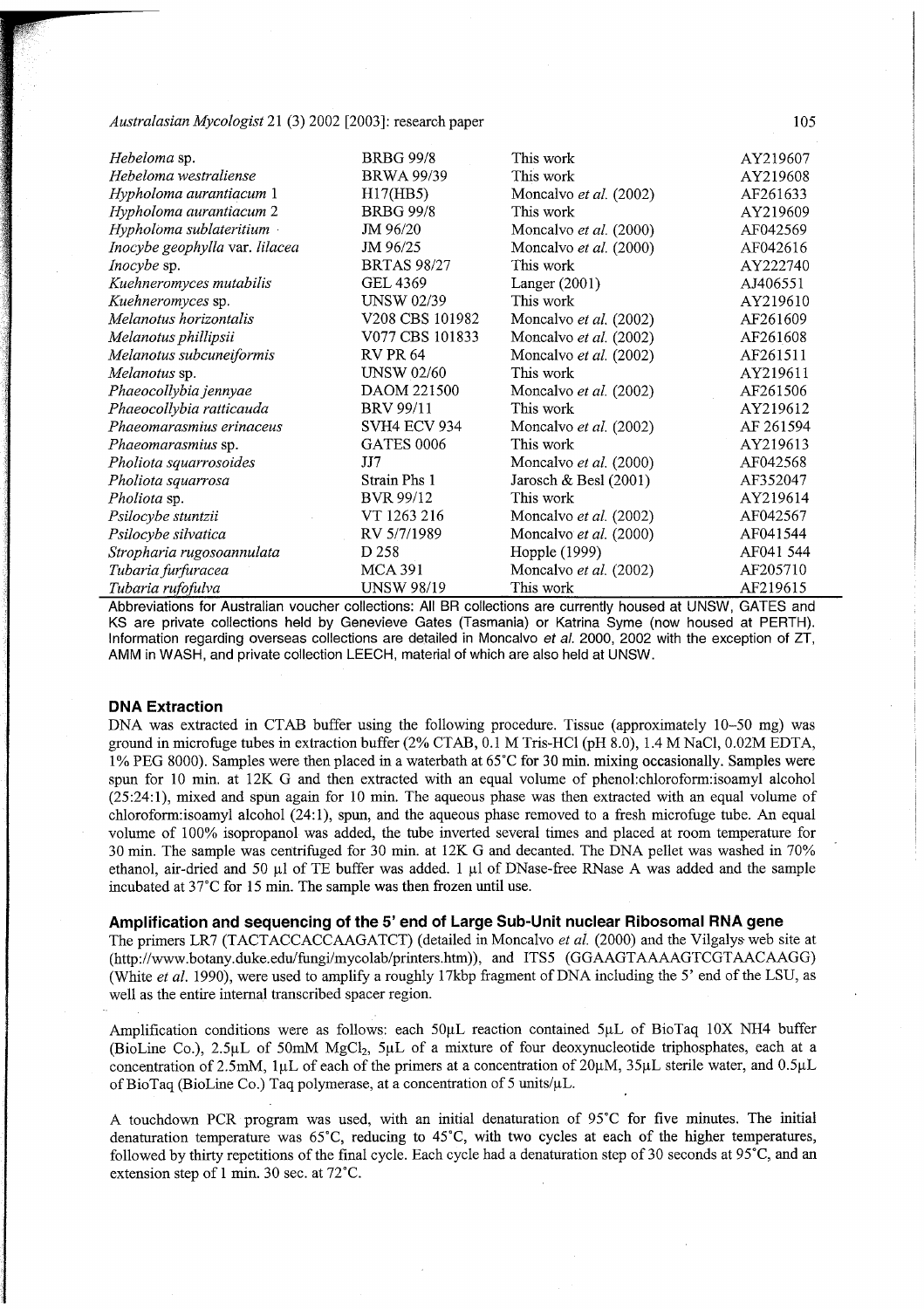**(55** 

*Crepidotus applanatus* **var** *applanatus* 

*Crepidotus sp.* **AY21958 4**  *Crepidotus sp.* **AY21958 5**  *Crepidotus applanatus* **var** *globigera* 

*Coprinellus disseminatus Coprinellus micaceus Gomphus novae-zelandiae Auricularia polytricha* 

**100** 



ribosomal RNA gene. The length of the sequence alignment (including gaps) was 1004 bases, 214 of which were parsimony informative.

The topology is the majority-rule consensus of 852 equallength parsimony trees (consistency index 0.368, retention index 0.648). Thick lines indicate clades which jackknife analysis indicated to have more than 50% support, with values as shown. Auricularia polytricha was defined as the outgroup.

Southern Hemisphere taxa are shown underlined.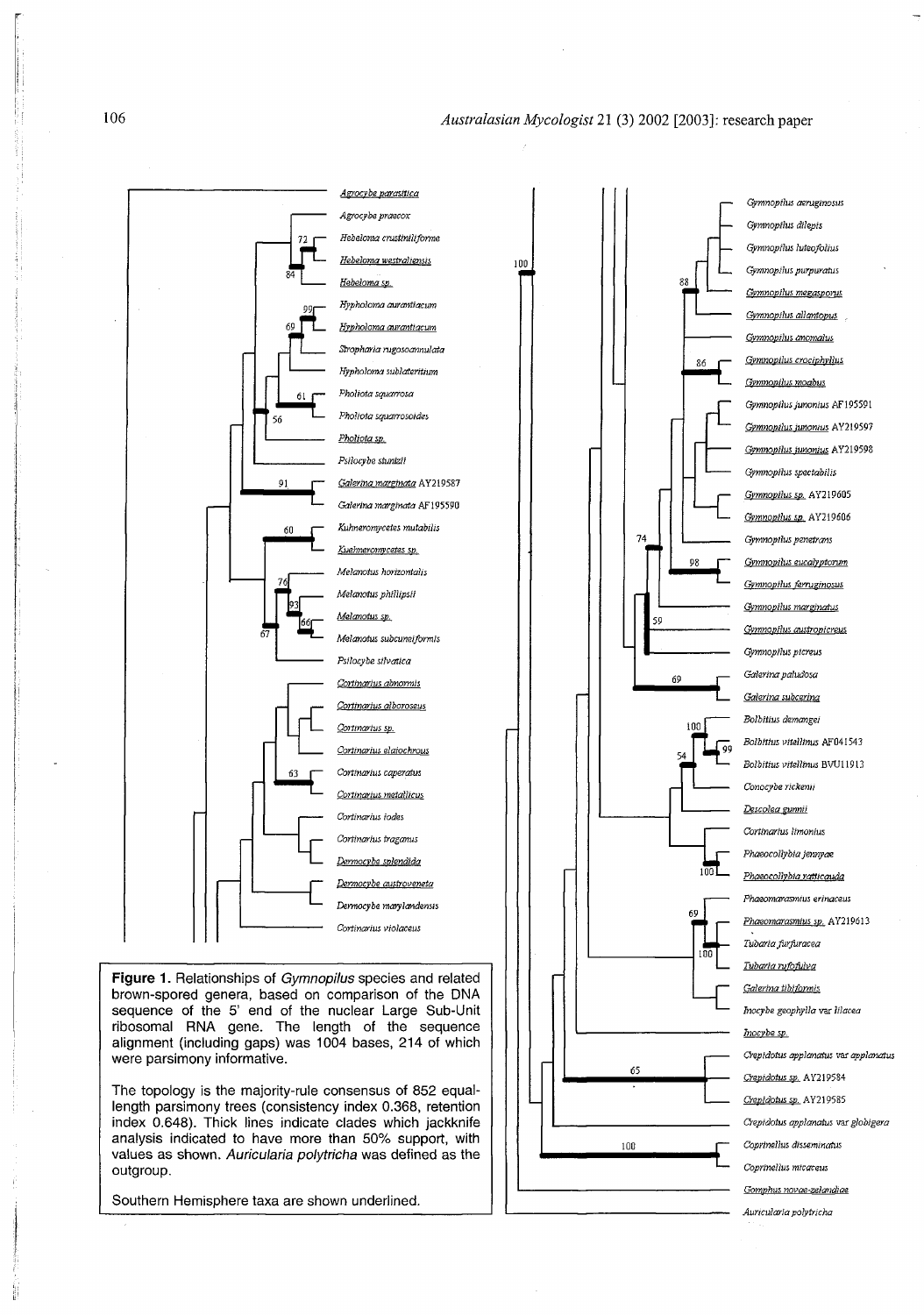PCR products were purified by a Wizard PCR Preps (Promega Co.), and sequenced using ABI cycle sequencing chemistry and electrophoresis equipment (Perkin-Elmer Co.), using the primers LS7 and ITS3 (GCATCGATGAAGAACGCAGC) (White et al. 1990), with additional internal primers in some cases, where necessary.

The results of sequencing the internal transcribed spacers will be analysed and reported in another publication.

#### **Analysis of sequenc e data**

Sequences were edited using the program 'Sequencher' (GeneSearch), and aligned 'by eye'. The alignment was cladistically analysed using the program PAUP<sup>\*</sup> (Swofford 2001). The sequence from *Auricularia polytricha* was defined to be the outgroup. Trees were generated using Maximum Parsimony criteria, and support for clades was estimated by Jackknife analysis (100 replicates, with 37% character replacement, and the 'Jac resampling' option chosen).

New sequences generated in this study have been deposited in GenBank.

#### **Results**

A sequenc e alignment of total length (including inserted gaps) 1004 bases was generated (however, some of the sequences obtained from GenBank for comparison with the sequences generated in this study were shorter than this).

Parsimony analysis yielded 852 equal-length trees (length 1218, consistency index 0.368, retention index 0.648). Figure 1 is the majority-rule consensus of these trees. Jackknife analysis indicated very low support for most of the clades shown. Those with jackknife support of more than 50% are indicated by thick lines. Bootstrap analysis (results not shown) produced similar levels of support for these clades.

With *Auricularia polytricha* defined as the outgroup, *Gomphus novae-zealandiae* appears as sister to all the other taxa analysed, this clade having 100% jackknife support. Within this clade, there were two large clades of interest. One of these contained all the *Gymnopilus* species, and was clearly separate from another clade containing genera formerly included in the Cortinariaceae and Strophariaceae as defined by Singer (1986), both of which appear to be polyphyletic. The convention of using '/' followed by a lower case name for a clade name has been followed, to avoid confusion between clade names and conventional generic names.

The genus *Galerina* appears to be polyphyletic, with two species (*G. paludosa* and *G. subcerina*) appearing as sister to *Gymnopilus. Galerina marginata* is associated with genera formerly placed in the Strophariaceae rather than Cortinariaceae, while *Galerina tibiformis* is associated with an *Inocybe* species.

Within *Gymnopilus* itself, *G. picreus* and *G. austropicreus* appear the most isolated species, with others (apart from *G. marginatus, G. penetrans* and *G. anomalus*) forming closely related groups. These groups correspond roughly with groups derived from ITS data (Rees *et al.* 2002), but LSU data was not as informative as ITS sequences in distinguishing between species. *Gymnopilus aeruginosus,* which has green colours in the pileus surface and flesh when young, is to be found in a small clade with red-coloured species.

The /gymnopiloid clade is well isolated from the genus Cortinarius which contains former *Rozites* and *Cuphocybe* species as well as representatives of the traditional subgenera *Cortinarius, Dermocybe, Myxacium*  and *Telamonia. Cortinariaus abnormis* is clearly contained within *Cortinarius* in association with *C. alboroseus, C. elaiochrous* and an unnamed, former *Cuphocybe* species from Australia. With the small number of species used, other species apart from *Cortinarius violaceus* were not well-resolved, owing in part to the shortness of the sequence for some species, including *Cortinarius iodes*. Relationships in this large genus are more satisfactorily resolved using ITS sequence data.

Other genera included by Singer (1986) in the Cortinariaceae are to be found scattered throughout the majority rule tree in positions well isolated from *Cortinarius* (Fig. 1). *Inocybe geophylla* var. *lilacea* shows an affinity with *Galerina tibiiformis* albeit with weak support. The three *Hebeloma* species (which form a well-supported clade) are associated with *Agrocybe praecox,* separate from the *Conocybe IBolbitius* clade. However, a clade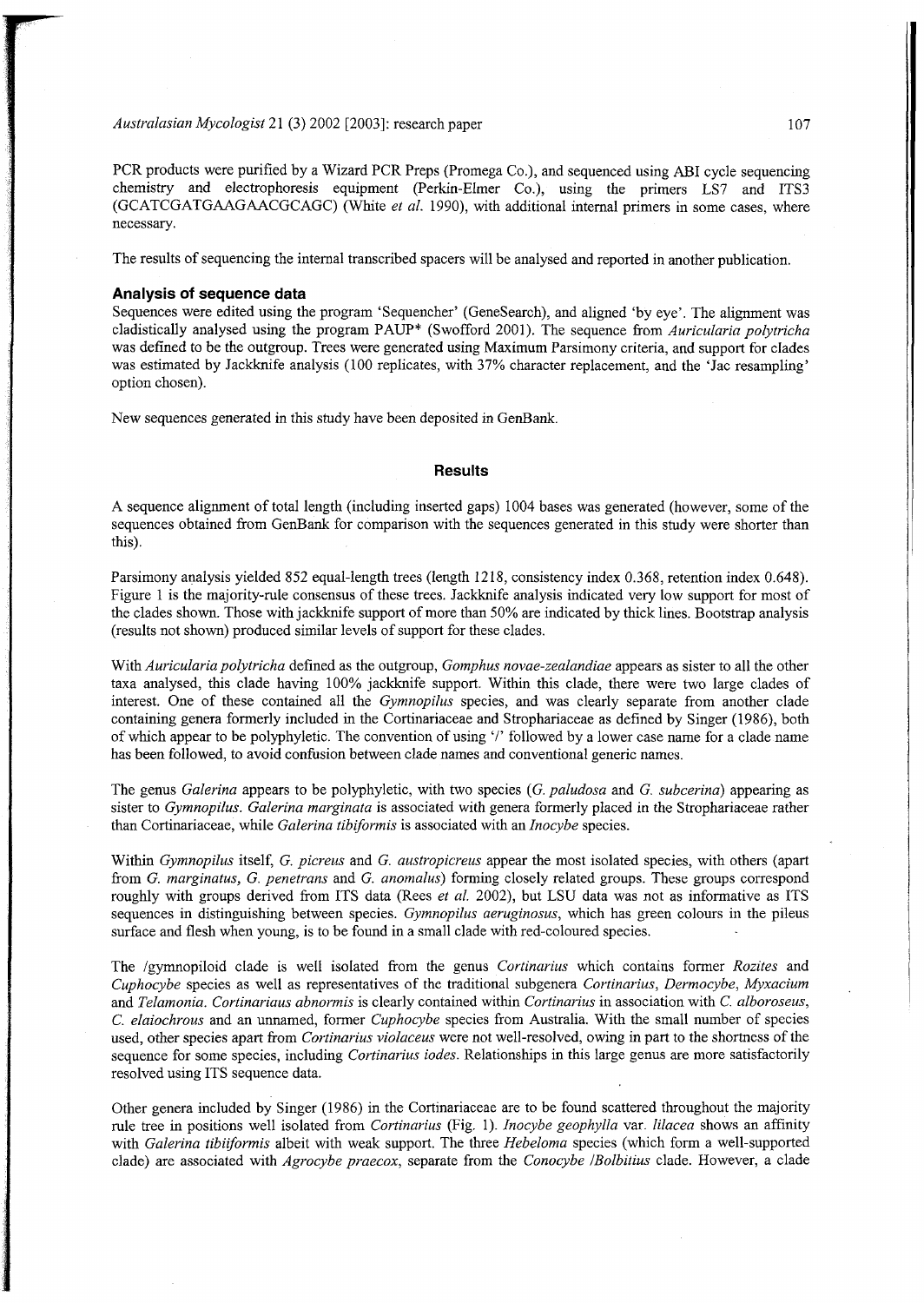containing *Conocybe, Bolbitius, Descolea gunnii* and *Phaeocollybia* appears as a basal group distant from *Cortinarius* with which the latter two genera had previously been associated.

The anomalous placement of *Cortinarius limoneus* is undoubtedly owing to the sequence having a 300 base deletion, which deprives us of most of the phylogenetically informative material. The position of *Agrocybe parasitica* is also uncertain, as heteroplasmy prevented us from obtaining readable sequence from PCR product, for about half the length of the DNA region.

In this analysis, the boundary between traditional subfamilies Pholiotoideae and Stropharioideae of Strophariaceae (sensu Singer 1986) has disappeared, but individual genera are to be found in company with other genera with weak support. *Kuehneromyces* and the dark-spored genera such as *Melanotus* form a separate clade with one, but not both species of *Psilocybe* species, which are widely separated.

Representatives of several little known or undescribed species from Australia such as *Cortinarius (Cuphocybe), Kuehneromyces* and *Melanotus* species included in the analysis to see where they would emerge, are clearly related on the basis of LS U data to other similar exotic species. An Australian *Phaeomarasmius* species appears as sister to a group of *Tubaria* species despite the presence of a trichoderm in the pileus surface hyphae . This collection shows intermediate morphological characters worthy of further investigation.

### **Discussion**

Many of the results from this analysis support findings of the giant phylogeny of the agarics recently published by Moncalvo *et al.* (2002), but others do not. It is offered as a setting in which to place new sequences for an expanded list of species of mainly Southern Hemisphere origin, and as a check on the identity of so many new Australian taxa whose affiliations have been hitherto uninvestigated. It also incorporates several taxa with transitional features such as *Cortinarius abnormis, Descolea gunnii, Tubaria, Phaeomarasmius* and *Agrocybe*  species, which have been included in a variety of formerly conventional agaric families by a number of authors in the past. Support for clades in both analyses is often weak and the positions of taxa can often be reversed in such poorly supported clades.

Phylogenetic analysis of the 5' end of the LSU coding region of ribosomal DNA in this study, clearly demonstrates that the rust-brown spored genus *Gymnopilus* is monophyletic. This confirms findings of an earlier study based on ITS sequences (Rees et al. 2002). Regrettably LSU sequences were not available for all the species included in the previous study, including *Pyrrhoglossum pyrrhum* (Berk. & M.A. Curtis) Singer now combined into *Gymnopilus* as *G. pyrrhum* (Berk. & M.A. Curtis) B.J. Rees. Since then, sequences have been generated for two less frequently encountered species *Gymnopilus megasporus* and *G. marginatus* fom Australia. While groups of species present within *Gymnopilus* bear some resemblance to those derived from ITS phyogeny, the LSU analysis is less informative as might be expected. There are also some differences, which reflect the incorporation of new species sequences into the data set. Northern Hemisphere *Gymnopilus junonius/G. spectabilus* species still form a cohesive group with Australian collections. The name G. junonius has priority (Orton 1960) for this species, but spore incompatability studies may help resolve why this species is the only cosmopolitan species yet described from the genus from Australia.

In accordance with the predictions of Singer (1986), some of the *Galerina* species analysed are confirmed as most closely related to *Gymnopilus,* which according to Moncalvo *et al.* (2002) also contains *Hebelomina neerlandica* with which we as yet have no experience. In the present analysis, *Gymnopilus* can no longer be thought of as part of the Cortinariaceae or Strophariaceae which are both seen to be polyphyletic in this treatment and that of Moncalvo et al. (2002). *Gymnopilus* is a well-represented genus in Australia with over 40 species (Rees 1996), and seems to be more closely related to the /hebelomatoid and /tubarioid clades than to other former members of the Cortinariaceae or Strophariaceae.

The question of the evolutionary development of the brown-spored agarics is far from settled (Moncalvo *et al.* 2002), but any connection between *Gymnopilus* and present day *Gomphus* species (which share some spore wall and ornamentation features with *Gymnopilus)* is not immediately obvious.

It is confirmed that, despite the possession of styrylpyrone pigments, *Cortinarius abnormis* is definitely within *Cortinarius* on molecular grounds, within a clade containing former *Cuphocybe* and *Rozites* species, including an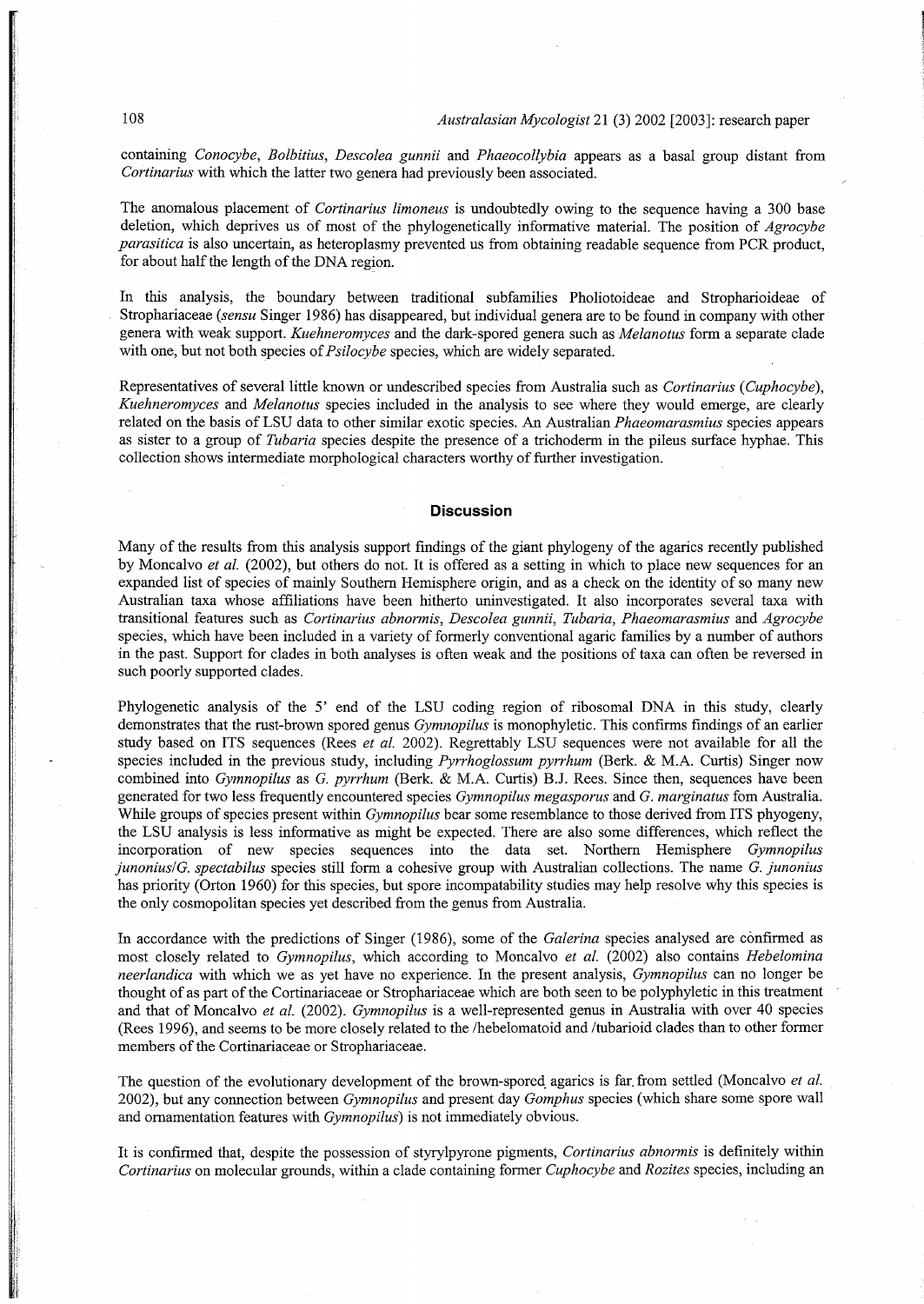undescribed *Cuphocybe* species from Australia. As a result, the ability to produce styrylpyrone pigments has arisen independently in at least two agaric genera, as well as in *Phaeolus* and *Inonotus,* regardless of preferred substrata. Although the position of *Descolea gunnii* is not totally resolved in this analysis, the species shows some affiliations with the /bolbitioid clade as Singer (1986) predicted on a morphological basis. A similar affinity wa s also apparent in the big data set of Moncalvo *et al.* (2002).

## **Acknowledgement s**

All interstate collections have been made under private collecting permits issued by appropriate State authorities to the senior author and their co-operation is much appreciated. David Orlovich, Linda Gunn and Paul Yeates are thanked for occasional help with extraction and sequencing of DNA. Alec Wood, Joe Ammirati, Egon Horak, Tony Leech and Katrina Syme have kindly provided collections for sequencing. This work is an extension of an initial project funded by a small ARC grant awarded to Bettye Rees, David Orlovich and Joe Zuccarello at the University of New South Wales in 1999. It would not have been completed without the encouragement and support of staff at the National Herbarium of N.S.W., Royal Botanic Gardens, Sydney.

### **APPENDIX**

#### **Authorities for included taxa: (follow Brummit & Powell 1992)**

*Agrocybe parasitica* Stevenson *A. praecox* (Pers. : Fr.) Fayod *Bolbitius vitellinus* (Pers. : Fr.) Fr. *B. demangei* (Quel.) Sacc . & D. Sacc. Conocybe rickenii (Jul. Schaeff.) Kühner *Coprinellus disseminatus* (Pers. : Fr.) Hopple & Vilgalys *C. micaceus* (Bull. : Fr.) Hopple & Vilgalys *Cortinarius abnormis* Watling & T.W. May C. *alboroseus* (R. Heim) Peintner, E. Horak, M.M. Moser & Vilgalys C. *caperatus* Fr. *C. elaiochrous* E. Horak, M.M. Moser, Peintner & Vilgalys C. *iodes* Berk. & M.A. Curtis C. *limoneus* (Fr. : Fr.) Fr. *C. metallicus* (Bougher, Fuhrer & E. Horak) Peintner, E. Horak, M.M. Moser & Vilgalys C. *traganus* (Fr. : Fr.) Fr. *C. violaceus* (L. : Fr.) S.F. Gray *Crepidotus applanatus* (Pers.: Fr.) Staude var. *applanatus* Singer *C. applanatus* (Pers. : Fr.) Staude var. *globiger*  (Berk.) Sacc . *Dermocybe austroveneta* (Cleland) M.M. Moser & E. Horak *D. marylandensis* Ammirati *D. splendida* E. Horak *Descolea gunnii* (Berk. : Massee ) E. Horak *Galerina marginata* (Batsch) Kuhner *G. paludosa* (Fr.) Kühner *G. subcerina* A.H. Smith & Singer *G. tibiiformis* A.E. Woo d *Gomphus novae-zelandiae* Segedin *Gymnopilus aemginosus* (Peck.) Singer

*G. allantopus* (Berk.) Pegler *G. austropicreus* B.J. Rees *G. crociphyllus* (Cooke & Massee ) Pegler G. *decipiens* (W.G. Smith) P.D. Orton G. *eucalyptorum* (Cleland) Singer *G. ferruginosus* B.J. Rees G. *junonius* (Fr.) P.D. Orton G. *luteofolius* (Peck) Murrill *G. marginatus* B.J. Rees G. *megasporus* Grgurinovic G. *moabus* Grgurinovic G. *odini* (Fr.) Kuhner & Romagnesi G. *penetrans* (Fr. : Fr.) Murrill G. *picreus* (Pers. : Fr.) P. Karsten G. purpuratus (Cooke & Massee) Singer G. *spectabilis* (Fr.) A.H. Smith G. turficola M.M. Moser *Hebeloma crustuliniforme* (Bull. : Fr.) Quelet *H. westraliense* Bougher, Tommerup & Malajczuk *Inocybe geophylla* (Sowerby) Quel. var. *lilacina*  Gillet *Kuehneromyces mutabilis* (Schaeff. : Fr.) Singer & A.H. Smith *Melanotus subcuneiformis* (Murrill) Singer *M. phillipsi* (Berk. & Broome) Singer *M. horizontalis* (Bull.) P.D. Orton *Phaeocollybia jennyae* (P. Karsten) R. Heim *P. ratticauda* E. Horak *Phaeomarasmius erinaceus* (Pers. : Scherff.) Romagnesi *Pholiota squarrosoides* (Peck ) Sacc. P. squarrosa (O.F. Müll.) P. Kummer *Tubaria furfuracea* (Pers. : Fr.) Gillet *T. rufofulva* (Cleland) D.A. Reid & E. Horak